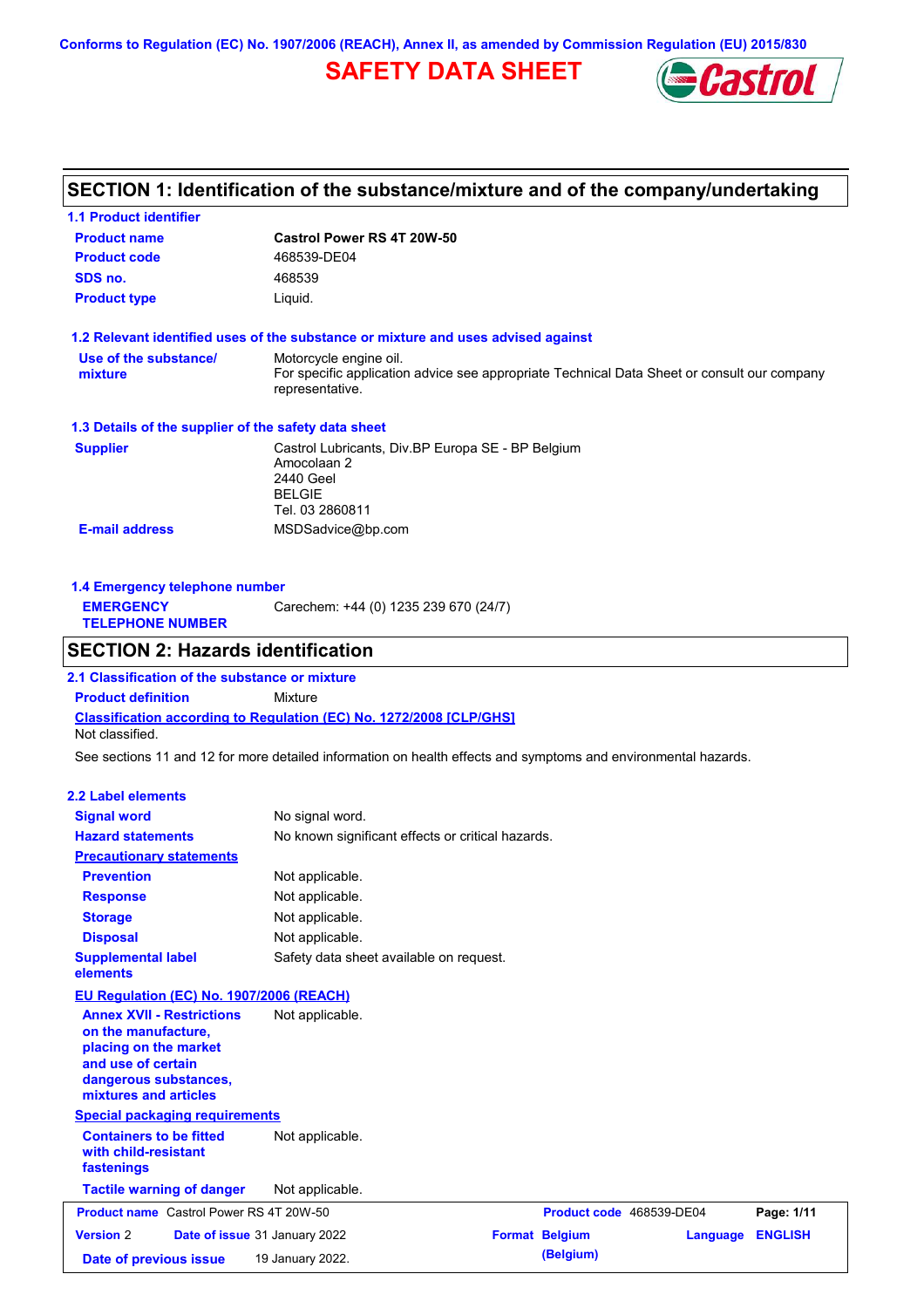# **SECTION 2: Hazards identification**

| 2.3 Other hazards                                                                                                        |                                                                                                                                                                                                                          |
|--------------------------------------------------------------------------------------------------------------------------|--------------------------------------------------------------------------------------------------------------------------------------------------------------------------------------------------------------------------|
| <b>Results of PBT and vPvB</b><br>assessment                                                                             | Product does not meet the criteria for PBT or vPvB according to Regulation (EC) No. 1907/2006,<br>Annex XIII.                                                                                                            |
| <b>Product meets the criteria</b><br>for PBT or vPvB according<br>to Regulation (EC) No.<br><b>1907/2006, Annex XIII</b> | This mixture does not contain any substances that are assessed to be a PBT or a vPvB.                                                                                                                                    |
| Other hazards which do<br>not result in classification                                                                   | Defatting to the skin.<br>USED ENGINE OILS<br>Used engine oil may contain hazardous components which have the potential to cause skin<br>cancer.<br>See Toxicological Information, section 11 of this Safety Data Sheet. |

### **SECTION 3: Composition/information on ingredients**

Mixture

### **3.2 Mixtures**

**Product definition**

Highly refined base oil (IP 346 DMSO extract < 3%). Proprietary performance additives.

| <b>Product/ingredient</b><br>name                             | <b>Identifiers</b>                                                                   | $\frac{9}{6}$ | <b>Regulation (EC) No.</b><br>1272/2008 [CLP] | <b>Type</b> |
|---------------------------------------------------------------|--------------------------------------------------------------------------------------|---------------|-----------------------------------------------|-------------|
| Distillates (petroleum), hydrotreated<br>heavy paraffinic     | REACH #: 01-2119484627-25<br>EC: 265-157-1<br>CAS: 64742-54-7<br>Index: 649-467-00-8 | ≥75 - ≤90     | Not classified.                               | $[2]$       |
| Distillates (petroleum), solvent-<br>dewaxed heavy paraffinic | REACH #: 01-2119471299-27<br>EC: 265-169-7<br>CAS: 64742-65-0<br>Index: 649-474-00-6 | ≤5            | Not classified.                               | $[2]$       |
| Distillates (petroleum), hydrotreated<br>heavy paraffinic     | REACH #: 01-2119484627-25<br>EC: 265-157-1<br>CAS: 64742-54-7<br>Index: 649-467-00-8 | -≤3           | Asp. Tox. 1, H304                             | [1] [2]     |
| Distillates (petroleum), solvent-refined<br>heavy paraffinic  | REACH #: 01-2119488706-23<br>EC: 265-090-8<br>CAS: 64741-88-4<br>Index: 649-454-00-7 | - ≤3          | Not classified.                               | $[2]$       |

**See Section 16 for the full text of the H statements declared above.**

### Type

[1] Substance classified with a health or environmental hazard

[2] Substance with a workplace exposure limit

[3] Substance meets the criteria for PBT according to Regulation (EC) No. 1907/2006, Annex XIII

[4] Substance meets the criteria for vPvB according to Regulation (EC) No. 1907/2006, Annex XIII

[5] Substance of equivalent concern

[6] Additional disclosure due to company policy

Occupational exposure limits, if available, are listed in Section 8.

### **SECTION 4: First aid measures**

### **4.1 Description of first aid measures**

| Eye contact                       | In case of contact, immediately flush eyes with plenty of water for at least 15 minutes. Eyelids<br>should be held away from the eyeball to ensure thorough rinsing. Check for and remove any<br>contact lenses. Get medical attention. |
|-----------------------------------|-----------------------------------------------------------------------------------------------------------------------------------------------------------------------------------------------------------------------------------------|
| <b>Skin contact</b>               | Wash skin thoroughly with soap and water or use recognised skin cleanser. Remove<br>contaminated clothing and shoes. Wash clothing before reuse. Clean shoes thoroughly before<br>reuse. Get medical attention if irritation develops.  |
| <b>Inhalation</b>                 | If inhaled, remove to fresh air. Get medical attention if symptoms occur.                                                                                                                                                               |
| <b>Ingestion</b>                  | Do not induce vomiting unless directed to do so by medical personnel. Get medical attention if<br>symptoms occur.                                                                                                                       |
| <b>Protection of first-aiders</b> | No action shall be taken involving any personal risk or without suitable training.                                                                                                                                                      |

### **4.2 Most important symptoms and effects, both acute and delayed**

| <b>Product name</b> Castrol Power RS 4T 20W-50 |                                      |                       | Product code 468539-DE04 | Page: 2/11 |
|------------------------------------------------|--------------------------------------|-----------------------|--------------------------|------------|
| <b>Version 2</b>                               | <b>Date of issue 31 January 2022</b> | <b>Format Belgium</b> | <b>Language ENGLISH</b>  |            |
| Date of previous issue                         | 19 January 2022.                     | (Belgium)             |                          |            |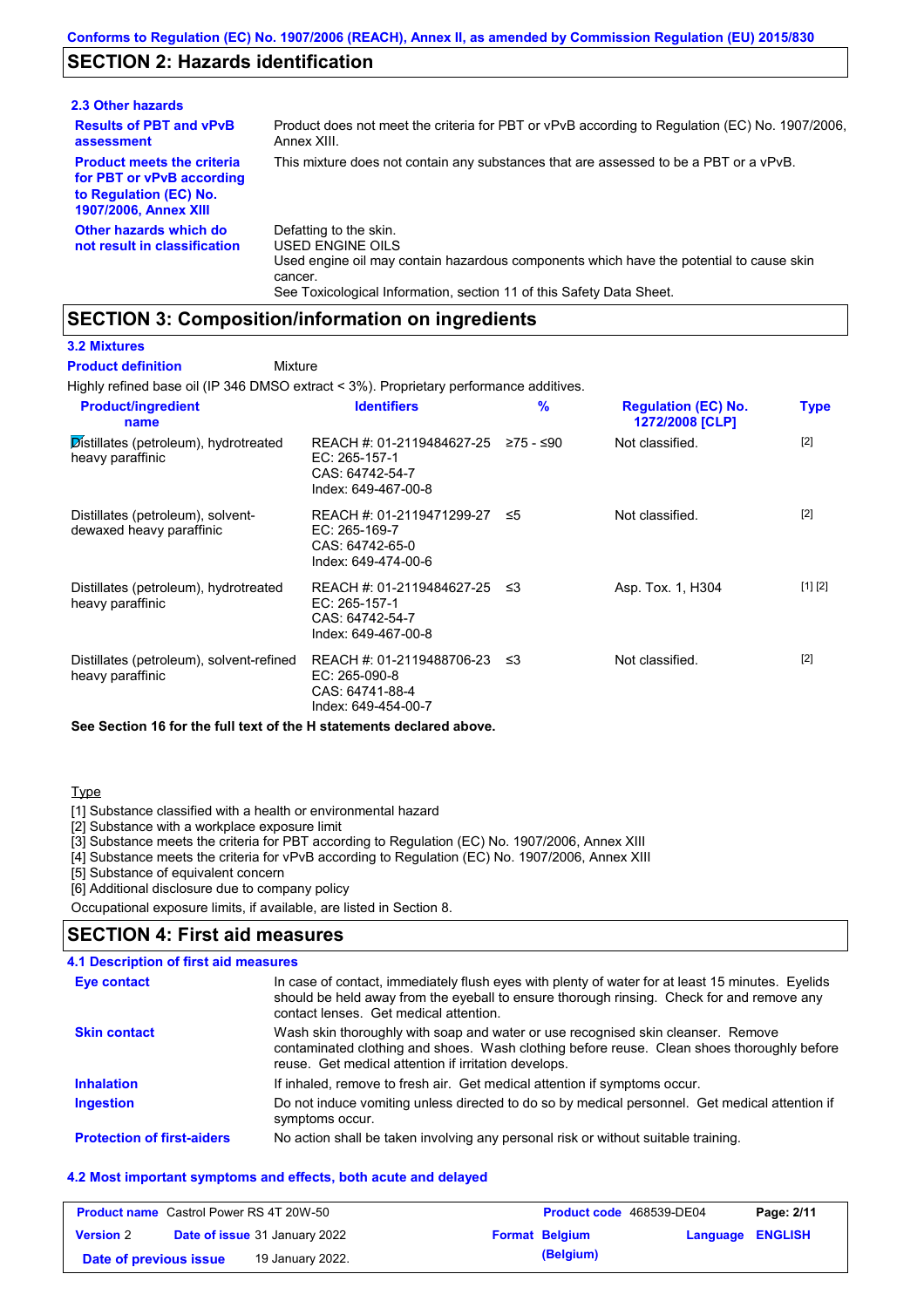| <b>SECTION 4: First aid measures</b>            |                                                                                                                                                                                                |
|-------------------------------------------------|------------------------------------------------------------------------------------------------------------------------------------------------------------------------------------------------|
|                                                 | See Section 11 for more detailed information on health effects and symptoms.                                                                                                                   |
| <b>Potential acute health effects</b>           |                                                                                                                                                                                                |
| <b>Inhalation</b>                               | Vapour inhalation under ambient conditions is not normally a problem due to low vapour<br>pressure.                                                                                            |
| <b>Ingestion</b>                                | No known significant effects or critical hazards.                                                                                                                                              |
| <b>Skin contact</b>                             | Defatting to the skin. May cause skin dryness and irritation.                                                                                                                                  |
| <b>Eye contact</b>                              | No known significant effects or critical hazards.                                                                                                                                              |
|                                                 | Delayed and immediate effects as well as chronic effects from short and long-term exposure                                                                                                     |
| <b>Inhalation</b>                               | Overexposure to the inhalation of airborne droplets or aerosols may cause irritation of the<br>respiratory tract.                                                                              |
| <b>Ingestion</b>                                | Ingestion of large quantities may cause nausea and diarrhoea.                                                                                                                                  |
| <b>Skin contact</b>                             | Prolonged or repeated contact can defat the skin and lead to irritation and/or dermatitis.                                                                                                     |
| <b>Eye contact</b>                              | Potential risk of transient stinging or redness if accidental eye contact occurs.                                                                                                              |
|                                                 | 4.3 Indication of any immediate medical attention and special treatment needed                                                                                                                 |
| <b>Notes to physician</b>                       | Treatment should in general be symptomatic and directed to relieving any effects.                                                                                                              |
| <b>SECTION 5: Firefighting measures</b>         |                                                                                                                                                                                                |
| 5.1 Extinguishing media                         |                                                                                                                                                                                                |
| <b>Suitable extinguishing</b><br>media          | In case of fire, use foam, dry chemical or carbon dioxide extinguisher or spray.                                                                                                               |
| <b>Unsuitable extinguishing</b><br>media        | Do not use water jet. The use of a water jet may cause the fire to spread by splashing the<br>burning product.                                                                                 |
|                                                 | 5.2 Special hazards arising from the substance or mixture                                                                                                                                      |
| <b>Hazards from the</b><br>substance or mixture | In a fire or if heated, a pressure increase will occur and the container may burst.                                                                                                            |
| <b>Hazardous combustion</b><br>products         | Combustion products may include the following:<br>carbon oxides (CO, CO <sub>2</sub> ) (carbon monoxide, carbon dioxide)                                                                       |
| <b>5.3 Advice for firefighters</b>              |                                                                                                                                                                                                |
| <b>Special precautions for</b><br>fire-fighters | No action shall be taken involving any personal risk or without suitable training. Promptly<br>isolate the scene by removing all persons from the vicinity of the incident if there is a fire. |
| <b>Special protective</b>                       | Fire-fighters should wear appropriate protective equipment and self-contained breathing                                                                                                        |

#### apparatus (SCBA) with a full face-piece operated in positive pressure mode. Clothing for firefighters (including helmets, protective boots and gloves) conforming to European standard EN 469 will provide a basic level of protection for chemical incidents. **equipment for fire-fighters**

### **SECTION 6: Accidental release measures**

**Version** 2

**6.2 Environmental precautions** Stop leak if without risk. Move containers from spill area. Prevent entry into sewers, water courses, basements or confined areas. Contain and collect spillage with non-combustible, absorbent material e.g. sand, earth, vermiculite or diatomaceous earth and place in container for disposal according to local regulations. Dispose of via a licensed waste disposal contractor. Avoid dispersal of spilt material and runoff and contact with soil, waterways, drains and sewers. Inform the relevant authorities if the product has caused environmental pollution (sewers, waterways, soil or air). **Large spill** Stop leak if without risk. Move containers from spill area. Absorb with an inert material and place in an appropriate waste disposal container. Dispose of via a licensed waste disposal contractor. **Small spill 6.3 Methods and material for containment and cleaning up 6.1 Personal precautions, protective equipment and emergency procedures For non-emergency personnel For emergency responders** No action shall be taken involving any personal risk or without suitable training. Evacuate surrounding areas. Keep unnecessary and unprotected personnel from entering. Do not touch or walk through spilt material. Floors may be slippery; use care to avoid falling. Put on appropriate personal protective equipment. If specialised clothing is required to deal with the spillage, take note of any information in Section 8 on suitable and unsuitable materials. See also the information in "For nonemergency personnel". **Product name** Castrol Power RS 4T 20W-50 **Product code** 468539-DE04 **Page: 3/11** 

**Date of issue** 31 January 2022 **Format Belgium Language ENGLISH**

**Date of previous issue 19 January 2022. (Belgium) (Belgium)**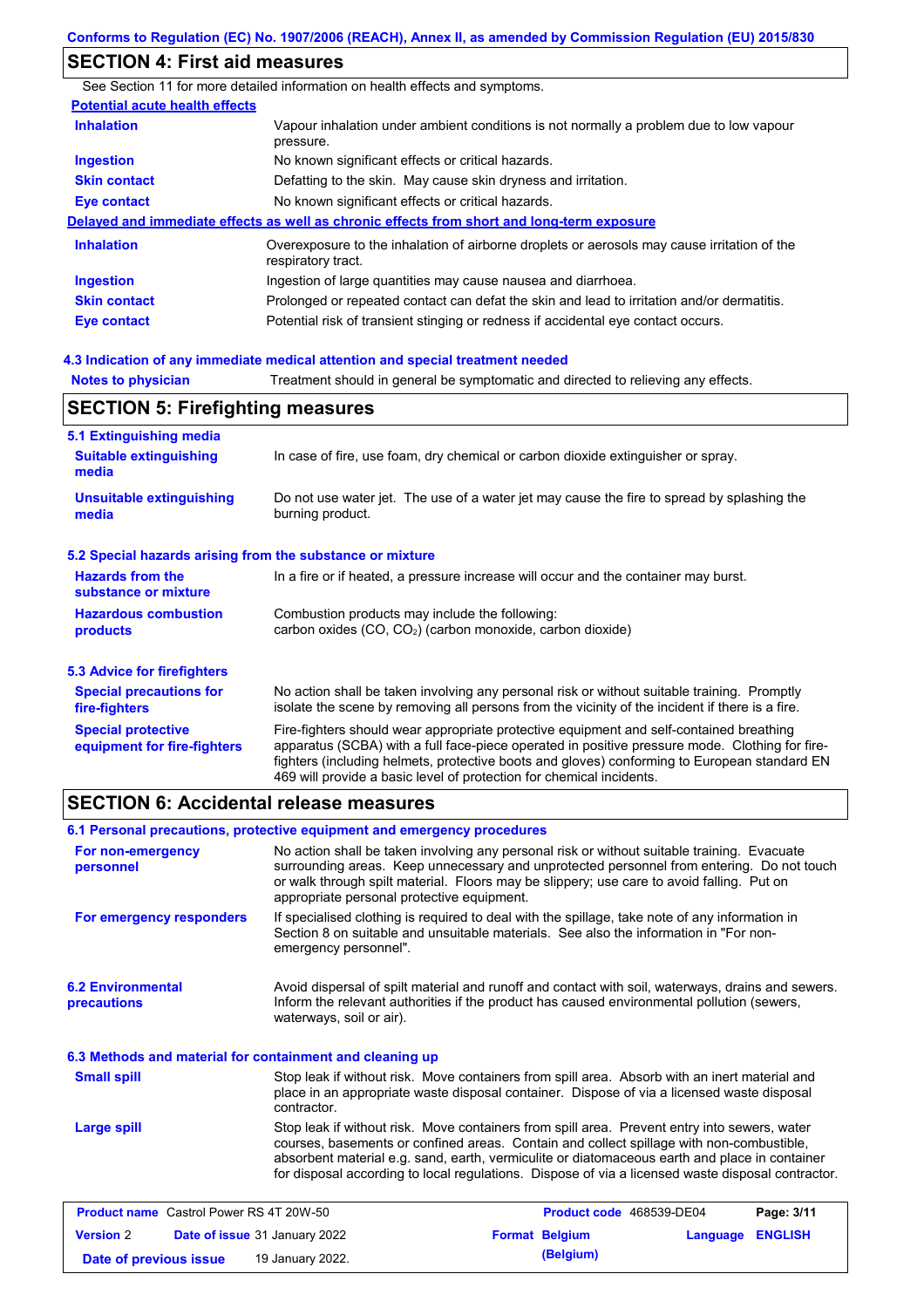### **SECTION 6: Accidental release measures**

| 6.4 Reference to other<br><b>sections</b> | See Section 1 for emergency contact information.<br>See Section 5 for firefighting measures.<br>See Section 8 for information on appropriate personal protective equipment.<br>See Section 12 for environmental precautions. |
|-------------------------------------------|------------------------------------------------------------------------------------------------------------------------------------------------------------------------------------------------------------------------------|
|                                           | See Section 13 for additional waste treatment information.                                                                                                                                                                   |
|                                           |                                                                                                                                                                                                                              |

# **SECTION 7: Handling and storage**

| 7.1 Precautions for safe handling                                                    |                                                                                                                                                                                                                                                                                                                                                                                                                                                                                          |
|--------------------------------------------------------------------------------------|------------------------------------------------------------------------------------------------------------------------------------------------------------------------------------------------------------------------------------------------------------------------------------------------------------------------------------------------------------------------------------------------------------------------------------------------------------------------------------------|
| <b>Protective measures</b>                                                           | Put on appropriate personal protective equipment.                                                                                                                                                                                                                                                                                                                                                                                                                                        |
| <b>Advice on general</b><br>occupational hygiene                                     | Eating, drinking and smoking should be prohibited in areas where this material is handled,<br>stored and processed. Wash thoroughly after handling. Remove contaminated clothing and<br>protective equipment before entering eating areas. See also Section 8 for additional<br>information on hygiene measures.                                                                                                                                                                         |
| <b>7.2 Conditions for safe</b><br>storage, including any<br><i>incompatibilities</i> | Store in accordance with local requiations. Store in a dry, cool and well-ventilated area, away<br>from incompatible materials (see Section 10). Keep away from heat and direct sunlight. Keep<br>container tightly closed and sealed until ready for use. Containers that have been opened must<br>be carefully resealed and kept upright to prevent leakage. Store and use only in equipment/<br>containers designed for use with this product. Do not store in unlabelled containers. |
| <b>Not suitable</b>                                                                  | Prolonged exposure to elevated temperature.                                                                                                                                                                                                                                                                                                                                                                                                                                              |
| 7.3 Specific end use(s)                                                              |                                                                                                                                                                                                                                                                                                                                                                                                                                                                                          |

**Recommendations**

See section 1.2 and Exposure scenarios in annex, if applicable.

### **SECTION 8: Exposure controls/personal protection**

### **8.1 Control parameters**

| <b>Occupational exposure limits</b> |
|-------------------------------------|
|-------------------------------------|

| <b>Product/ingredient name</b>                               | <b>Exposure limit values</b>                                                                                                                                                                                                                         |
|--------------------------------------------------------------|------------------------------------------------------------------------------------------------------------------------------------------------------------------------------------------------------------------------------------------------------|
| Distillates (petroleum), hydrotreated heavy paraffinic       | Limit values (Belgium).<br>TWA: 5 mg/m <sup>3</sup> 8 hours. Issued/Revised: 10/2002 Form: Mist<br>STEL: 10 mg/m <sup>3</sup> 15 minutes. Issued/Revised: 10/2002 Form: Mist                                                                         |
| Distillates (petroleum), solvent-dewaxed heavy<br>paraffinic | Limit values (Belgium).                                                                                                                                                                                                                              |
|                                                              | TWA: 5 mg/m <sup>3</sup> 8 hours. Issued/Revised: 10/2002 Form: Mist<br>STEL: 10 mg/m <sup>3</sup> 15 minutes. Issued/Revised: 10/2002 Form: Mist                                                                                                    |
| Distillates (petroleum), hydrotreated heavy paraffinic       | Limit values (Belgium).<br>TWA: 5 mg/m <sup>3</sup> 8 hours. Issued/Revised: 10/2002 Form: Mist<br>STEL: 10 mg/m <sup>3</sup> 15 minutes. Issued/Revised: 10/2002 Form: Mist                                                                         |
| Distillates (petroleum), solvent-refined heavy<br>paraffinic | Limit values (Belgium).                                                                                                                                                                                                                              |
|                                                              | TWA: 5 mg/m <sup>3</sup> 8 hours. Issued/Revised: 10/2002 Form: Mist<br>STEL: 10 mg/m <sup>3</sup> 15 minutes. Issued/Revised: 10/2002 Form: Mist                                                                                                    |
|                                                              | Whilst specific OELs for certain components may be shown in this section, other components may be present in any mist,<br>vapour or dust produced. Therefore, the specific OELs may not be applicable to the product as a whole and are provided for |

**Recommended monitoring**  guidance only.

If this product contains ingredients with exposure limits, personal, workplace atmosphere or biological monitoring may be required to determine the effectiveness of the ventilation or other control measures and/or the necessity to use respiratory protective equipment. Reference should be made to monitoring standards, such as the following: European Standard EN 689 (Workplace atmospheres - Guidance for the assessment of exposure by inhalation to chemical agents for comparison with limit values and measurement strategy) European Standard EN 14042 (Workplace atmospheres - Guide for the application and use of procedures for the assessment of exposure to chemical and biological agents) European Standard EN 482 (Workplace atmospheres - General requirements for the performance of procedures for the measurement of chemical agents) Reference to national guidance documents for methods for the determination of hazardous substances will also be required.

### **Derived No Effect Level**

**procedures**

No DNELs/DMELs available.

### **Predicted No Effect Concentration**

No PNECs available

| <b>Product name</b> Castrol Power RS 4T 20W-50 |                                      | <b>Product code</b> 468539-DE04 |                         | Page: 4/11 |
|------------------------------------------------|--------------------------------------|---------------------------------|-------------------------|------------|
| <b>Version 2</b>                               | <b>Date of issue 31 January 2022</b> | <b>Format Belgium</b>           | <b>Language ENGLISH</b> |            |
| Date of previous issue                         | 19 January 2022.                     | (Belgium)                       |                         |            |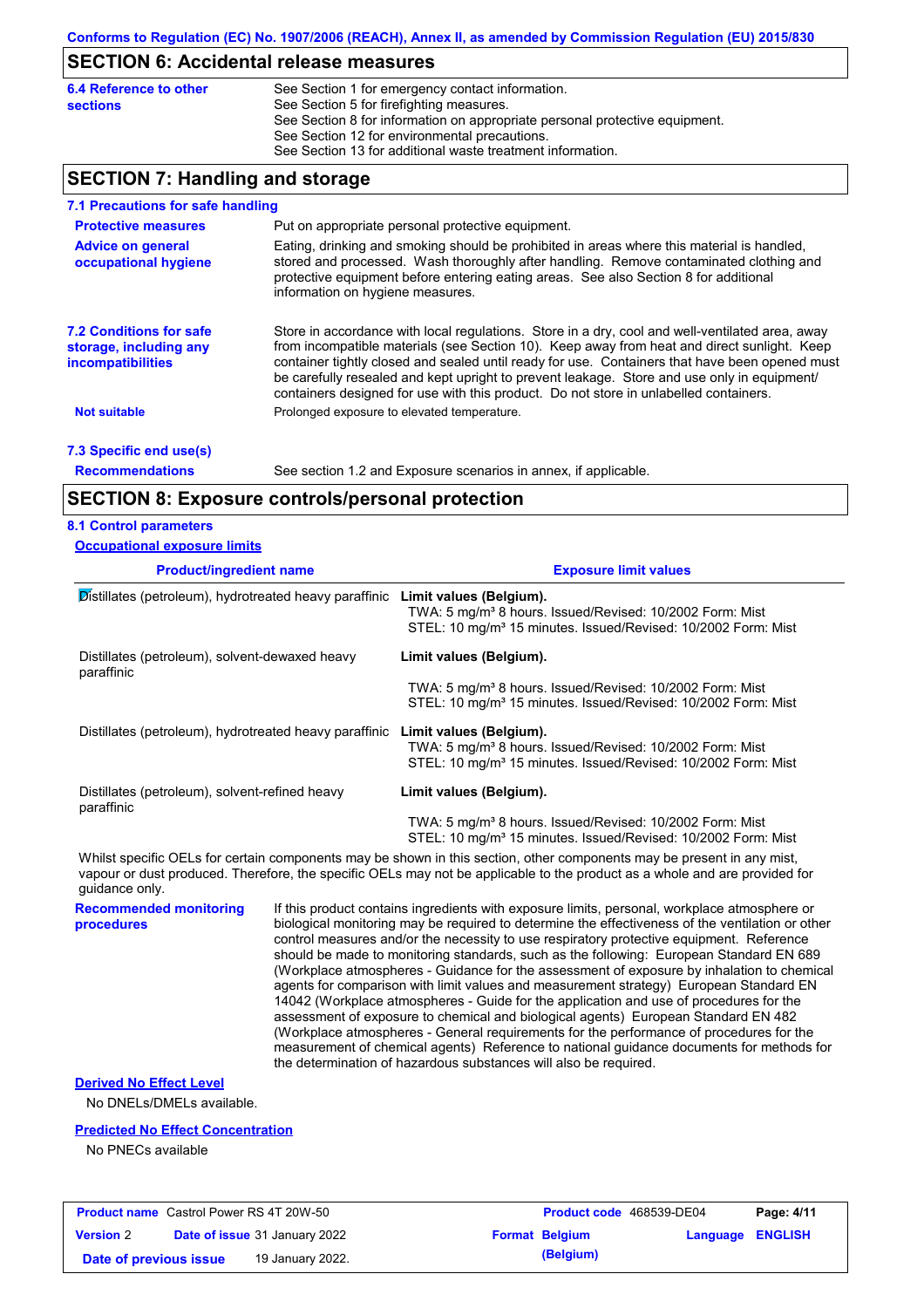# **SECTION 8: Exposure controls/personal protection**

| <b>8.2 Exposure controls</b>                         |                                                                                                                                                                                                                                                                                                                                                                                                                                                                                                                                                                                                                                                                                                                                                                                                                                                                                                                                                                                                         |
|------------------------------------------------------|---------------------------------------------------------------------------------------------------------------------------------------------------------------------------------------------------------------------------------------------------------------------------------------------------------------------------------------------------------------------------------------------------------------------------------------------------------------------------------------------------------------------------------------------------------------------------------------------------------------------------------------------------------------------------------------------------------------------------------------------------------------------------------------------------------------------------------------------------------------------------------------------------------------------------------------------------------------------------------------------------------|
| <b>Appropriate engineering</b><br><b>controls</b>    | Provide exhaust ventilation or other engineering controls to keep the relevant airborne<br>concentrations below their respective occupational exposure limits.<br>All activities involving chemicals should be assessed for their risks to health, to ensure<br>exposures are adequately controlled. Personal protective equipment should only be considered<br>after other forms of control measures (e.g. engineering controls) have been suitably evaluated.<br>Personal protective equipment should conform to appropriate standards, be suitable for use, be<br>kept in good condition and properly maintained.<br>Your supplier of personal protective equipment should be consulted for advice on selection and<br>appropriate standards. For further information contact your national organisation for standards.<br>The final choice of protective equipment will depend upon a risk assessment. It is important to<br>ensure that all items of personal protective equipment are compatible. |
| <b>Individual protection measures</b>                |                                                                                                                                                                                                                                                                                                                                                                                                                                                                                                                                                                                                                                                                                                                                                                                                                                                                                                                                                                                                         |
| <b>Hygiene measures</b>                              | Wash hands, forearms and face thoroughly after handling chemical products, before eating,<br>smoking and using the lavatory and at the end of the working period. Ensure that eyewash<br>stations and safety showers are close to the workstation location.                                                                                                                                                                                                                                                                                                                                                                                                                                                                                                                                                                                                                                                                                                                                             |
| <b>Respiratory protection</b>                        | In case of insufficient ventilation, wear suitable respiratory equipment.<br>The correct choice of respiratory protection depends upon the chemicals being handled, the<br>conditions of work and use, and the condition of the respiratory equipment. Safety procedures<br>should be developed for each intended application. Respiratory protection equipment should<br>therefore be chosen in consultation with the supplier/manufacturer and with a full assessment<br>of the working conditions.                                                                                                                                                                                                                                                                                                                                                                                                                                                                                                   |
| <b>Eye/face protection</b><br><b>Skin protection</b> | Safety glasses with side shields.                                                                                                                                                                                                                                                                                                                                                                                                                                                                                                                                                                                                                                                                                                                                                                                                                                                                                                                                                                       |
| <b>Hand protection</b>                               | <b>General Information:</b>                                                                                                                                                                                                                                                                                                                                                                                                                                                                                                                                                                                                                                                                                                                                                                                                                                                                                                                                                                             |
|                                                      | Because specific work environments and material handling practices vary, safety procedures<br>should be developed for each intended application. The correct choice of protective gloves<br>depends upon the chemicals being handled, and the conditions of work and use. Most gloves<br>provide protection for only a limited time before they must be discarded and replaced (even the<br>best chemically resistant gloves will break down after repeated chemical exposures).                                                                                                                                                                                                                                                                                                                                                                                                                                                                                                                        |
|                                                      | Gloves should be chosen in consultation with the supplier / manufacturer and taking account of<br>a full assessment of the working conditions.                                                                                                                                                                                                                                                                                                                                                                                                                                                                                                                                                                                                                                                                                                                                                                                                                                                          |
|                                                      | Recommended: Nitrile gloves.<br><b>Breakthrough time:</b>                                                                                                                                                                                                                                                                                                                                                                                                                                                                                                                                                                                                                                                                                                                                                                                                                                                                                                                                               |
|                                                      | Breakthrough time data are generated by glove manufacturers under laboratory test conditions<br>and represent how long a glove can be expected to provide effective permeation resistance. It<br>is important when following breakthrough time recommendations that actual workplace<br>conditions are taken into account. Always consult with your glove supplier for up-to-date<br>technical information on breakthrough times for the recommended glove type.<br>Our recommendations on the selection of gloves are as follows:                                                                                                                                                                                                                                                                                                                                                                                                                                                                      |
|                                                      | Continuous contact:                                                                                                                                                                                                                                                                                                                                                                                                                                                                                                                                                                                                                                                                                                                                                                                                                                                                                                                                                                                     |
|                                                      | Gloves with a minimum breakthrough time of 240 minutes, or >480 minutes if suitable gloves<br>can be obtained.<br>If suitable gloves are not available to offer that level of protection, gloves with shorter<br>breakthrough times may be acceptable as long as appropriate glove maintenance and<br>replacement regimes are determined and adhered to.                                                                                                                                                                                                                                                                                                                                                                                                                                                                                                                                                                                                                                                |
|                                                      | Short-term / splash protection:                                                                                                                                                                                                                                                                                                                                                                                                                                                                                                                                                                                                                                                                                                                                                                                                                                                                                                                                                                         |
|                                                      | Recommended breakthrough times as above.<br>It is recognised that for short-term, transient exposures, gloves with shorter breakthrough times<br>may commonly be used. Therefore, appropriate maintenance and replacement regimes must<br>be determined and rigorously followed.                                                                                                                                                                                                                                                                                                                                                                                                                                                                                                                                                                                                                                                                                                                        |
|                                                      | <b>Glove Thickness:</b>                                                                                                                                                                                                                                                                                                                                                                                                                                                                                                                                                                                                                                                                                                                                                                                                                                                                                                                                                                                 |
|                                                      | For general applications, we recommend gloves with a thickness typically greater than 0.35 mm.                                                                                                                                                                                                                                                                                                                                                                                                                                                                                                                                                                                                                                                                                                                                                                                                                                                                                                          |
|                                                      | It should be emphasised that glove thickness is not necessarily a good predictor of glove<br>resistance to a specific chemical, as the permeation efficiency of the glove will be dependent<br>on the exact composition of the glove material. Therefore, glove selection should also be based<br>on consideration of the task requirements and knowledge of breakthrough times.<br>Glove thickness may also vary depending on the glove manufacturer, the glove type and the<br>glove model. Therefore, the manufacturers' technical data should always be taken into account                                                                                                                                                                                                                                                                                                                                                                                                                          |
| <b>Product name</b> Castrol Power RS 4T 20W-50       | Product code 468539-DE04<br>Page: 5/11                                                                                                                                                                                                                                                                                                                                                                                                                                                                                                                                                                                                                                                                                                                                                                                                                                                                                                                                                                  |

| <b>Product name</b> Castrol Power RS 4T 20W-50 |                                      | Product code 468539-DE04 |                         | Page: 5/11 |
|------------------------------------------------|--------------------------------------|--------------------------|-------------------------|------------|
| <b>Version 2</b>                               | <b>Date of issue 31 January 2022</b> | <b>Format Belgium</b>    | <b>Language ENGLISH</b> |            |
| Date of previous issue                         | 19 January 2022.                     | (Belgium)                |                         |            |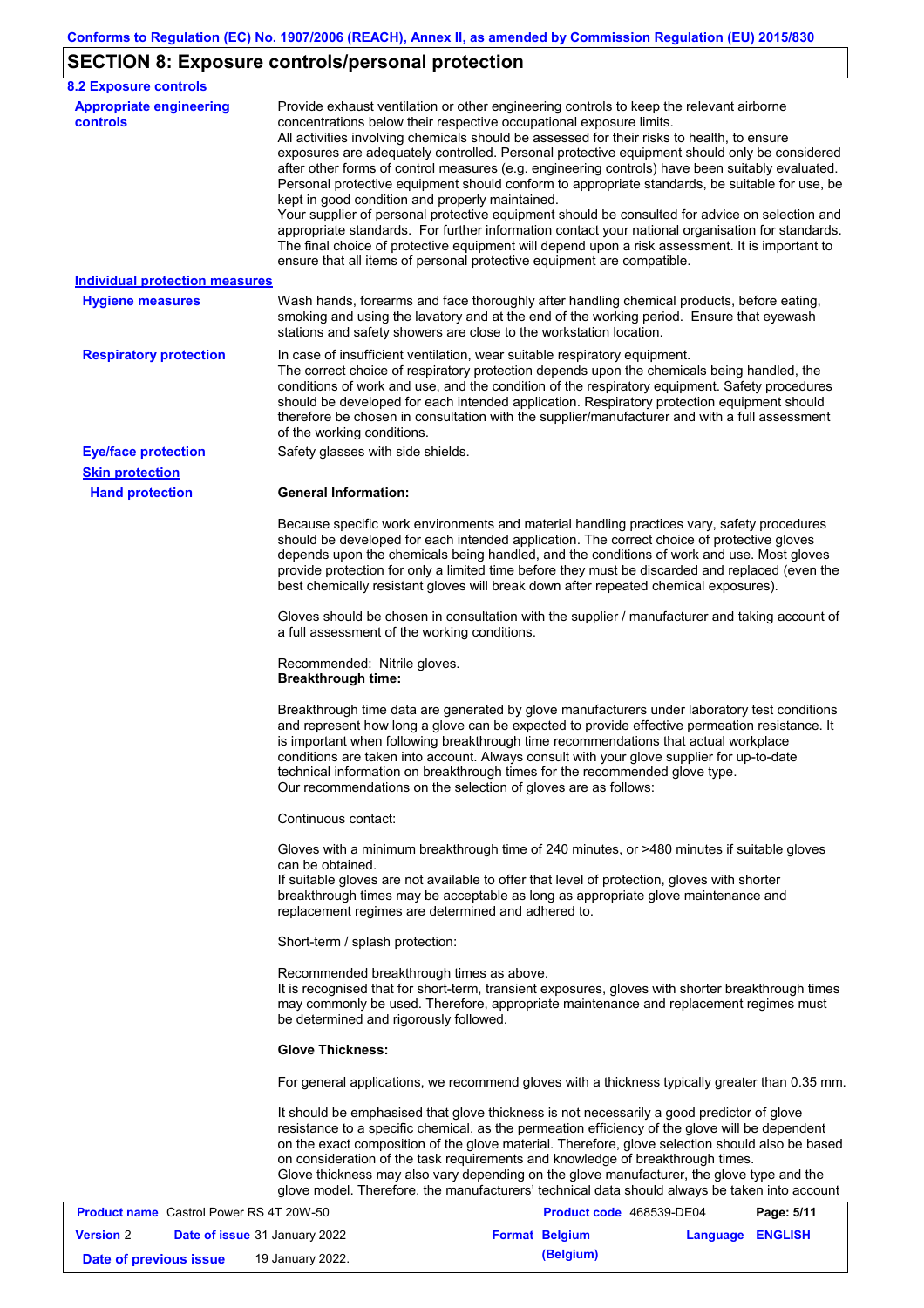# **SECTION 8: Exposure controls/personal protection**

| to ensure selection of the most appropriate glove for the task. |  |  |  |  |
|-----------------------------------------------------------------|--|--|--|--|
|                                                                 |  |  |  |  |

Note: Depending on the activity being conducted, gloves of varying thickness may be required for specific tasks. For example:

 • Thinner gloves (down to 0.1 mm or less) may be required where a high degree of manual dexterity is needed. However, these gloves are only likely to give short duration protection and would normally be just for single use applications, then disposed of.

 • Thicker gloves (up to 3 mm or more) may be required where there is a mechanical (as well as a chemical) risk i.e. where there is abrasion or puncture potential.

| <b>Skin and body</b>                             | Use of protective clothing is good industrial practice.<br>Personal protective equipment for the body should be selected based on the task being<br>performed and the risks involved and should be approved by a specialist before handling this<br>product.<br>Cotton or polyester/cotton overalls will only provide protection against light superficial<br>contamination that will not soak through to the skin. Overalls should be laundered on a regular<br>basis. When the risk of skin exposure is high (e.g. when cleaning up spillages or if there is a<br>risk of splashing) then chemical resistant aprons and/or impervious chemical suits and boots<br>will be required. |
|--------------------------------------------------|---------------------------------------------------------------------------------------------------------------------------------------------------------------------------------------------------------------------------------------------------------------------------------------------------------------------------------------------------------------------------------------------------------------------------------------------------------------------------------------------------------------------------------------------------------------------------------------------------------------------------------------------------------------------------------------|
| <b>Refer to standards:</b>                       | Respiratory protection: EN 529<br>Gloves: EN 420, EN 374<br>Eye protection: EN 166<br>Filtering half-mask: EN 149<br>Filtering half-mask with valve: EN 405<br>Half-mask: EN 140 plus filter<br>Full-face mask: EN 136 plus filter<br>Particulate filters: EN 143<br>Gas/combined filters: EN 14387                                                                                                                                                                                                                                                                                                                                                                                   |
| <b>Environmental exposure</b><br><b>controls</b> | Emissions from ventilation or work process equipment should be checked to ensure they<br>comply with the requirements of environmental protection legislation. In some cases, fume<br>scrubbers, filters or engineering modifications to the process equipment will be necessary to<br>reduce emissions to acceptable levels.                                                                                                                                                                                                                                                                                                                                                         |

## **SECTION 9: Physical and chemical properties**

The conditions of measurement of all properties are at standard temperature and pressure unless otherwise indicated.

### **9.1 Information on basic physical and chemical properties**

| <b>Appearance</b>                               |                                              |
|-------------------------------------------------|----------------------------------------------|
| <b>Physical state</b>                           | Liquid.                                      |
| <b>Colour</b>                                   | Red.                                         |
| <b>Odour</b>                                    | Oily.                                        |
| <b>Odour threshold</b>                          | Not available.                               |
| рH                                              | Not applicable.                              |
| <b>Melting point/freezing point</b>             | Not available.                               |
| <b>Initial boiling point and boiling</b>        | Not available.                               |
| range                                           |                                              |
| <b>Pour point</b>                               | $-33$ °C                                     |
| <b>Flash point</b>                              | Closed cup: 217°C (422.6°F) [Pensky-Martens] |
| <b>Evaporation rate</b>                         | Not available.                               |
| <b>Flammability (solid, gas)</b>                | Not available.                               |
| Upper/lower flammability or<br>explosive limits | Not available.                               |
| <b>Vapour pressure</b>                          | Not available.                               |

| <b>Product name</b> Castrol Power RS 4T 20W-50 |                                      | <b>Product code</b> 468539-DE04 |                  | Page: 6/11 |
|------------------------------------------------|--------------------------------------|---------------------------------|------------------|------------|
| <b>Version 2</b>                               | <b>Date of issue 31 January 2022</b> | <b>Format Belgium</b>           | Language ENGLISH |            |
| Date of previous issue                         | 19 January 2022.                     | (Belgium)                       |                  |            |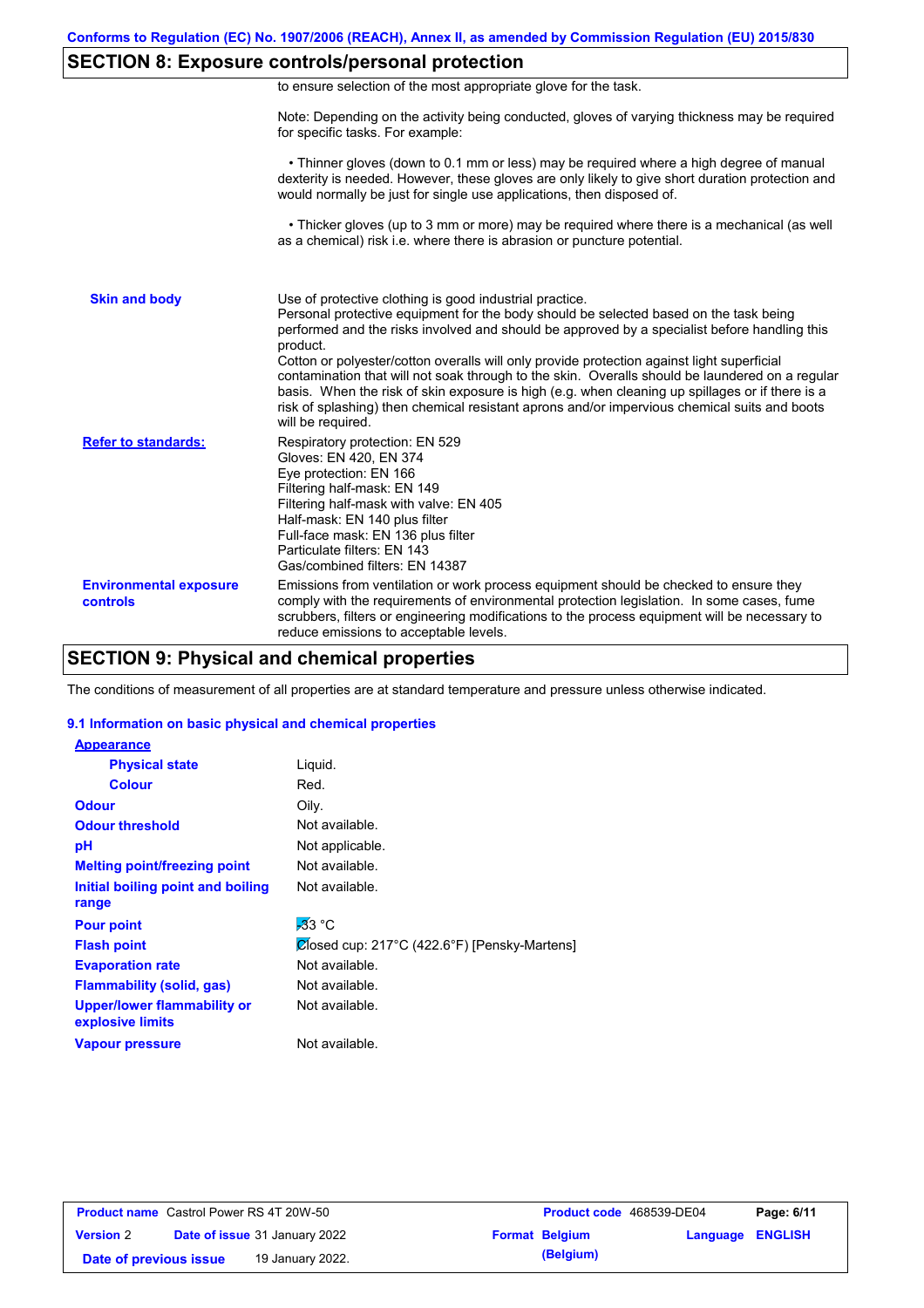# **SECTION 9: Physical and chemical properties**

|                                                   |                                                                                                                                          | Vapour Pressure at 20°C |         |                    |          | Vapour pressure at 50°C |               |
|---------------------------------------------------|------------------------------------------------------------------------------------------------------------------------------------------|-------------------------|---------|--------------------|----------|-------------------------|---------------|
|                                                   | <b>Ingredient name</b>                                                                                                                   | $mm Hg$ kPa             |         | <b>Method</b>      | mm<br>Hg | kPa                     | <b>Method</b> |
|                                                   | Distillates (petroleum),<br>hydrotreated heavy<br>paraffinic                                                                             | < 0.08                  | < 0.011 | <b>ASTM D 5191</b> |          |                         |               |
|                                                   | Distillates (petroleum),<br>solvent-dewaxed<br>heavy paraffinic                                                                          | < 0.08                  | < 0.011 | <b>ASTM D 5191</b> |          |                         |               |
|                                                   | Distillates (petroleum),<br>hydrotreated heavy<br>paraffinic                                                                             | < 0.08                  | < 0.011 | <b>ASTM D 5191</b> |          |                         |               |
|                                                   | Distillates (petroleum),<br>solvent-refined heavy<br>paraffinic                                                                          | < 0.08                  | < 0.011 | <b>ASTM D 5191</b> |          |                         |               |
| <b>Vapour density</b>                             | Not available.                                                                                                                           |                         |         |                    |          |                         |               |
| <b>Relative density</b>                           | Not available.                                                                                                                           |                         |         |                    |          |                         |               |
| <b>Density</b>                                    | ₹1000 kg/m <sup>3</sup> (<1 g/cm <sup>3</sup> ) at 15°C                                                                                  |                         |         |                    |          |                         |               |
| <b>Solubility(ies)</b>                            | insoluble in water.                                                                                                                      |                         |         |                    |          |                         |               |
| <b>Partition coefficient: n-octanol/</b><br>water | Not applicable.                                                                                                                          |                         |         |                    |          |                         |               |
| <b>Auto-ignition temperature</b>                  | Not available.                                                                                                                           |                         |         |                    |          |                         |               |
| <b>Decomposition temperature</b>                  | Not available.                                                                                                                           |                         |         |                    |          |                         |               |
| <b>Viscosity</b>                                  | Kinematic: 150.9 mm <sup>2</sup> /s (150.9 cSt) at 40°C<br>Kinematic: 17 to 19 mm <sup>2</sup> /s (17 to 19 cSt) at 100°C                |                         |         |                    |          |                         |               |
| <b>Explosive properties</b>                       | Not available.                                                                                                                           |                         |         |                    |          |                         |               |
| <b>Oxidising properties</b>                       | Not available.                                                                                                                           |                         |         |                    |          |                         |               |
| <b>Particle characteristics</b>                   |                                                                                                                                          |                         |         |                    |          |                         |               |
| <b>Median particle size</b>                       | Not applicable.                                                                                                                          |                         |         |                    |          |                         |               |
| 9.2 Other information                             |                                                                                                                                          |                         |         |                    |          |                         |               |
| No additional information.                        |                                                                                                                                          |                         |         |                    |          |                         |               |
| <b>SECTION 10: Stability and reactivity</b>       |                                                                                                                                          |                         |         |                    |          |                         |               |
| <b>10.1 Reactivity</b>                            | No specific test data available for this product. Refer to Conditions to avoid and Incompatible<br>materials for additional information. |                         |         |                    |          |                         |               |
| <b>10.2 Chemical stability</b>                    | The product is stable.                                                                                                                   |                         |         |                    |          |                         |               |
|                                                   |                                                                                                                                          |                         |         |                    |          |                         |               |

**10.3 Possibility of hazardous reactions** Under normal conditions of storage and use, hazardous reactions will not occur. Under normal conditions of storage and use, hazardous polymerisation will not occur.

**10.4 Conditions to avoid** Avoid all possible sources of ignition (spark or flame).

**10.5 Incompatible materials** Reactive or incompatible with the following materials: oxidising materials.

| <b>10.6 Hazardous</b>  | Under normal conditions of storage and use, hazardous decomposition products should not be |
|------------------------|--------------------------------------------------------------------------------------------|
| decomposition products | produced.                                                                                  |

# **SECTION 11: Toxicological information**

| 11.1 Information on toxicological effects                |                                                                                                     |                          |          |                |
|----------------------------------------------------------|-----------------------------------------------------------------------------------------------------|--------------------------|----------|----------------|
| <b>Acute toxicity estimates</b>                          |                                                                                                     |                          |          |                |
| Not available.                                           |                                                                                                     |                          |          |                |
| <b>Information on likely</b><br>routes of exposure       | Routes of entry anticipated: Dermal, Inhalation.                                                    |                          |          |                |
| <b>Potential acute health effects</b>                    |                                                                                                     |                          |          |                |
| <b>Inhalation</b>                                        | Vapour inhalation under ambient conditions is not normally a problem due to low vapour<br>pressure. |                          |          |                |
| <b>Ingestion</b>                                         | No known significant effects or critical hazards.                                                   |                          |          |                |
| <b>Skin contact</b>                                      | Defatting to the skin. May cause skin dryness and irritation.                                       |                          |          |                |
| <b>Product name</b> Castrol Power RS 4T 20W-50           |                                                                                                     | Product code 468539-DE04 |          | Page: 7/11     |
| <b>Version 2</b><br><b>Date of issue</b> 31 January 2022 |                                                                                                     | <b>Format Belgium</b>    | Language | <b>ENGLISH</b> |
| Date of previous issue                                   | 19 January 2022.                                                                                    | (Belgium)                |          |                |
|                                                          |                                                                                                     |                          |          |                |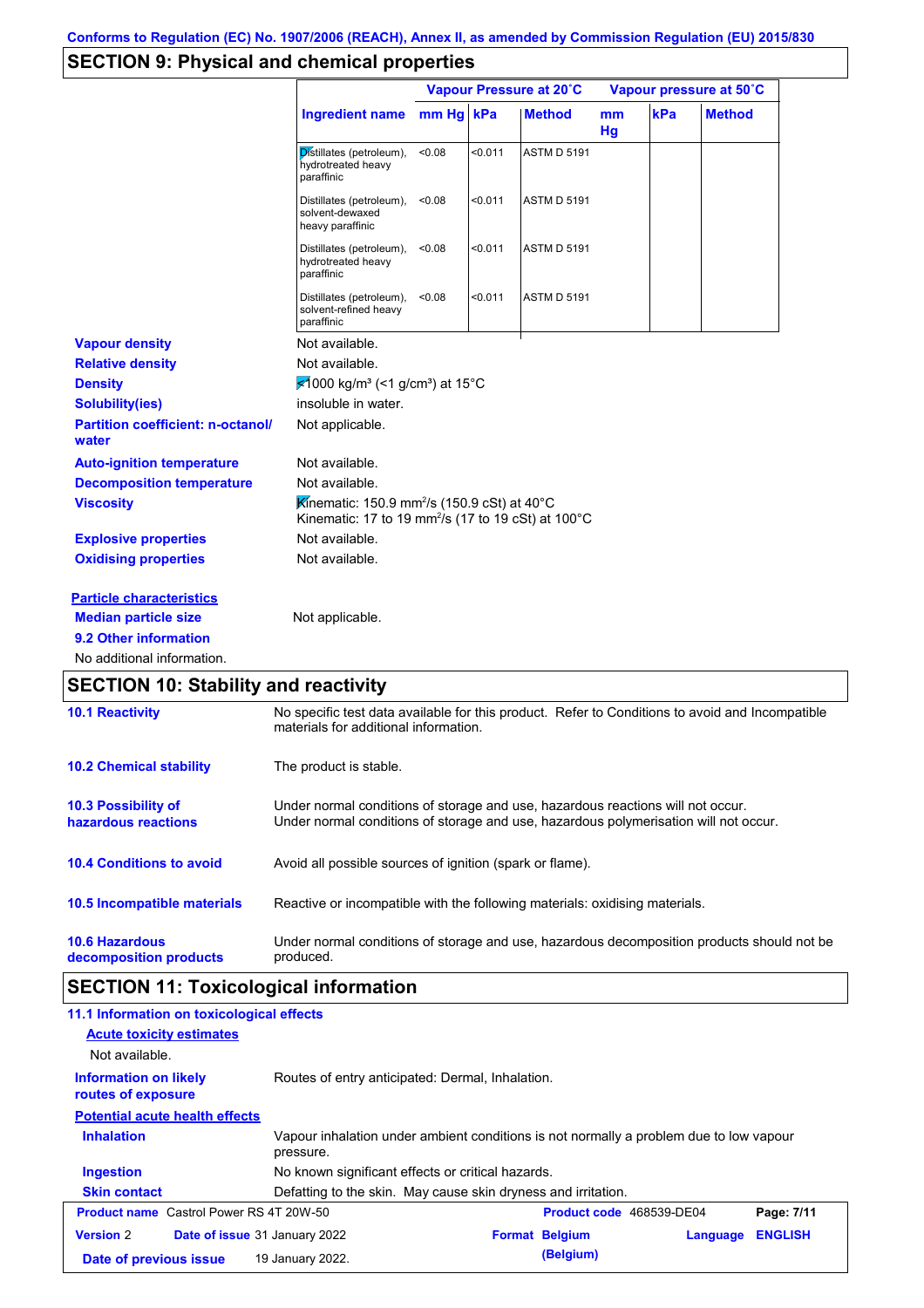# **SECTION 11: Toxicological information**

| <b>Eye contact</b>                      | No known significant effects or critical hazards.                                                                                                                                                                                                                                                                                                                                                               |
|-----------------------------------------|-----------------------------------------------------------------------------------------------------------------------------------------------------------------------------------------------------------------------------------------------------------------------------------------------------------------------------------------------------------------------------------------------------------------|
|                                         | Symptoms related to the physical, chemical and toxicological characteristics                                                                                                                                                                                                                                                                                                                                    |
| <b>Inhalation</b>                       | No specific data.                                                                                                                                                                                                                                                                                                                                                                                               |
| <b>Ingestion</b>                        | No specific data.                                                                                                                                                                                                                                                                                                                                                                                               |
| <b>Skin contact</b>                     | Adverse symptoms may include the following:<br>irritation<br>dryness<br>cracking                                                                                                                                                                                                                                                                                                                                |
| <b>Eye contact</b>                      | No specific data.                                                                                                                                                                                                                                                                                                                                                                                               |
|                                         | Delayed and immediate effects as well as chronic effects from short and long-term exposure                                                                                                                                                                                                                                                                                                                      |
| <b>Inhalation</b>                       | Overexposure to the inhalation of airborne droplets or aerosols may cause irritation of the<br>respiratory tract.                                                                                                                                                                                                                                                                                               |
| <b>Ingestion</b>                        | Ingestion of large quantities may cause nausea and diarrhoea.                                                                                                                                                                                                                                                                                                                                                   |
| <b>Skin contact</b>                     | Prolonged or repeated contact can defat the skin and lead to irritation and/or dermatitis.                                                                                                                                                                                                                                                                                                                      |
| <b>Eye contact</b>                      | Potential risk of transient stinging or redness if accidental eye contact occurs.                                                                                                                                                                                                                                                                                                                               |
| <b>Potential chronic health effects</b> |                                                                                                                                                                                                                                                                                                                                                                                                                 |
| General                                 | <b>USED ENGINE OILS</b><br>Combustion products resulting from the operation of internal combustion engines contaminate<br>engine oils during use. Used engine oil may contain hazardous components which have the<br>potential to cause skin cancer. Frequent or prolonged contact with all types and makes of used<br>engine oil must therefore be avoided and a high standard of personal hygiene maintained. |
| <b>Carcinogenicity</b>                  | No known significant effects or critical hazards.                                                                                                                                                                                                                                                                                                                                                               |
| <b>Mutagenicity</b>                     | No known significant effects or critical hazards.                                                                                                                                                                                                                                                                                                                                                               |
| <b>Developmental effects</b>            | No known significant effects or critical hazards.                                                                                                                                                                                                                                                                                                                                                               |
| <b>Fertility effects</b>                | No known significant effects or critical hazards.                                                                                                                                                                                                                                                                                                                                                               |

# **SECTION 12: Ecological information**

**12.1 Toxicity**

**Environmental hazards** Not classified as dangerous

### **12.2 Persistence and degradability**

Expected to be biodegradable.

### **12.3 Bioaccumulative potential**

This product is not expected to bioaccumulate through food chains in the environment.

| <b>12.4 Mobility in soil</b>                            |                                                                      |
|---------------------------------------------------------|----------------------------------------------------------------------|
| <b>Soil/water partition</b><br><b>coefficient (Koc)</b> | Not available.                                                       |
| <b>Mobility</b>                                         | Spillages may penetrate the soil causing ground water contamination. |

### **12.5 Results of PBT and vPvB assessment**

Product does not meet the criteria for PBT or vPvB according to Regulation (EC) No. 1907/2006, Annex XIII.

### **12.6 Other adverse effects Other ecological information**

Spills may form a film on water surfaces causing physical damage to organisms. Oxygen transfer could also be impaired.

# **SECTION 13: Disposal considerations**

| <b>13.1 Waste treatment methods</b> |                                                                                                                                                                      |
|-------------------------------------|----------------------------------------------------------------------------------------------------------------------------------------------------------------------|
| <b>Product</b>                      |                                                                                                                                                                      |
| <b>Methods of disposal</b>          | Where possible, arrange for product to be recycled. Dispose of via an authorised person/<br>licensed waste disposal contractor in accordance with local regulations. |
| <b>Hazardous waste</b>              | Yes.                                                                                                                                                                 |
| European waste catalogue (EWC)      |                                                                                                                                                                      |
| <b>Waste code</b>                   | <b>Waste designation</b>                                                                                                                                             |

| <b><i>viaste coue</i></b> | <b>Waste designation</b>                                        |
|---------------------------|-----------------------------------------------------------------|
| 13 02 05*                 | mineral-based non-chlorinated engine, gear and lubricating oils |
|                           |                                                                 |

| <b>Product name</b> Castrol Power RS 4T 20W-50 |  |                                      | Product code 468539-DE04 | Page: 8/11            |                         |  |
|------------------------------------------------|--|--------------------------------------|--------------------------|-----------------------|-------------------------|--|
| <b>Version 2</b>                               |  | <b>Date of issue 31 January 2022</b> |                          | <b>Format Belgium</b> | <b>Language ENGLISH</b> |  |
| Date of previous issue                         |  | 19 January 2022.                     |                          | (Belgium)             |                         |  |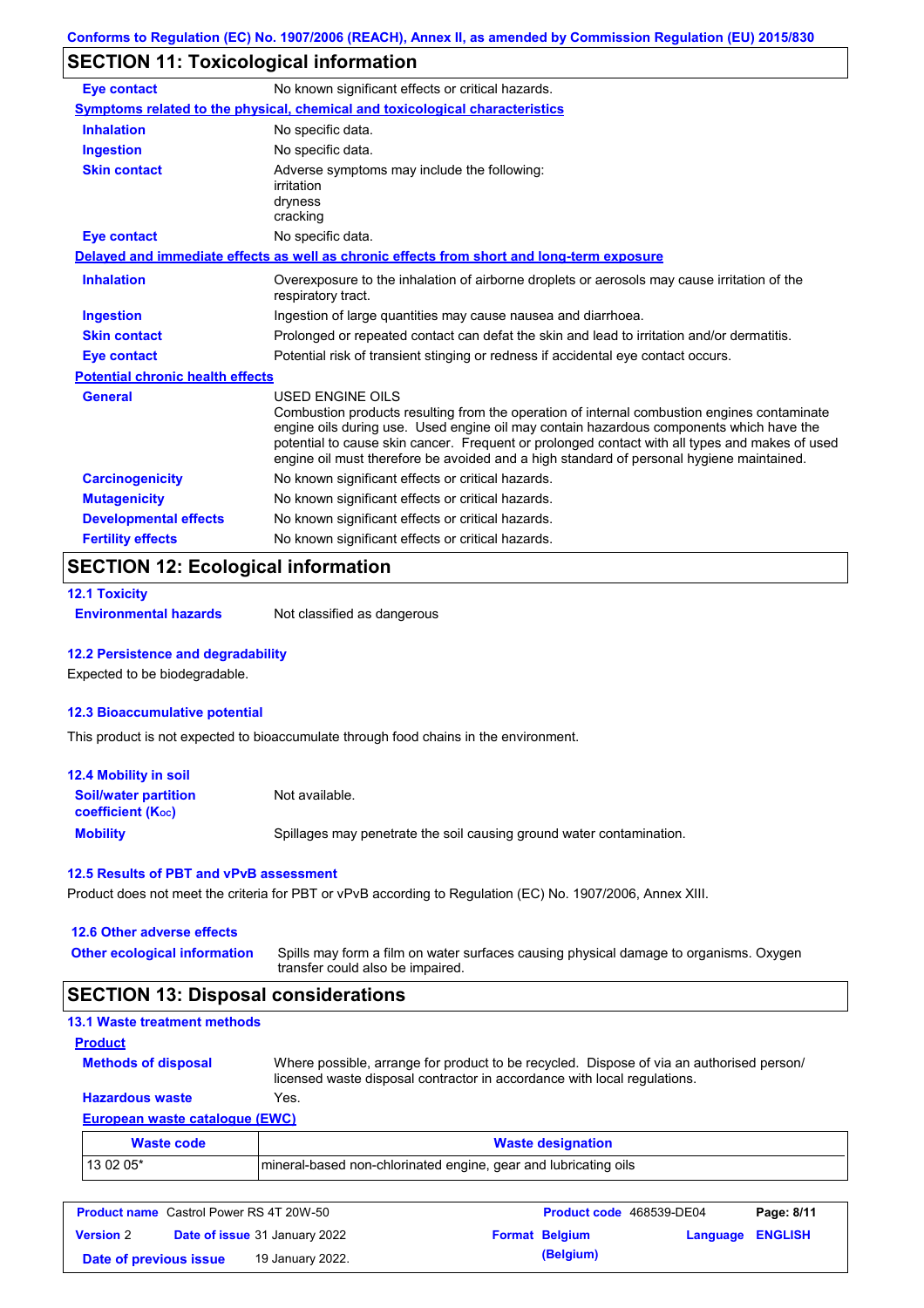# **SECTION 13: Disposal considerations**

However, deviation from the intended use and/or the presence of any potential contaminants may require an alternative waste disposal code to be assigned by the end user.

### **Packaging**

| <b>SECTION 14: Transport information</b> |                                                                                                                                                                                                                                         |  |  |  |
|------------------------------------------|-----------------------------------------------------------------------------------------------------------------------------------------------------------------------------------------------------------------------------------------|--|--|--|
| <b>References</b>                        | Commission 2014/955/EU<br>Directive 2008/98/EC                                                                                                                                                                                          |  |  |  |
| <b>Special precautions</b>               | This material and its container must be disposed of in a safe way. Empty containers or liners<br>may retain some product residues. Avoid dispersal of spilt material and runoff and contact with<br>soil, waterways, drains and sewers. |  |  |  |
| <b>Methods of disposal</b>               | Where possible, arrange for product to be recycled. Dispose of via an authorised person/<br>licensed waste disposal contractor in accordance with local regulations.                                                                    |  |  |  |

|                                           | <b>ADR/RID</b> | <b>ADN</b>     | <b>IMDG</b>    | <b>IATA</b>    |
|-------------------------------------------|----------------|----------------|----------------|----------------|
| 14.1 UN number                            | Not regulated. | Not regulated. | Not regulated. | Not regulated. |
| 14.2 UN proper<br>shipping name           |                |                |                |                |
| <b>14.3 Transport</b><br>hazard class(es) |                |                |                |                |
| 14.4 Packing<br>group                     |                |                | $\blacksquare$ |                |
| 14.5<br><b>Environmental</b><br>hazards   | No.            | No.            | No.            | No.            |
| <b>Additional</b><br><b>information</b>   |                |                |                |                |

**14.6 Special precautions for user** Not available.

### **14.7 Transport in bulk according to IMO instruments**

# **SECTION 15: Regulatory information**

Not available.

| 15.1 Safety, health and environmental regulations/legislation specific for the substance or mixture |  |
|-----------------------------------------------------------------------------------------------------|--|
| EU Regulation (EC) No. 1907/2006 (REACH)                                                            |  |
| Annex XIV - List of substances subject to authorisation                                             |  |

### **Annex XIV**

None of the components are listed.

**Substances of very high concern**

None of the components are listed.

### **EU Regulation (EC) No. 1907/2006 (REACH)**

| EU Requiation (EC) No. 1907/2006 (REACH)                                                                                                                                             |                                                                                                                                |
|--------------------------------------------------------------------------------------------------------------------------------------------------------------------------------------|--------------------------------------------------------------------------------------------------------------------------------|
| <b>Annex XVII - Restrictions</b><br>on the manufacture.<br>placing on the market<br>and use of certain<br>dangerous substances,<br>mixtures and articles<br><b>Other regulations</b> | Not applicable.                                                                                                                |
|                                                                                                                                                                                      |                                                                                                                                |
| <b>REACH Status</b>                                                                                                                                                                  | The company, as identified in Section 1, sells this product in the EU in compliance with the<br>current requirements of REACH. |
| <b>United States inventory</b><br>(TSCA 8b)                                                                                                                                          | All components are active or exempted.                                                                                         |
| <b>Australia inventory (AIIC)</b>                                                                                                                                                    | At least one component is not listed.                                                                                          |
| <b>Canada inventory</b>                                                                                                                                                              | All components are listed or exempted.                                                                                         |
| <b>China inventory (IECSC)</b>                                                                                                                                                       | All components are listed or exempted.                                                                                         |
| <b>Product name</b> Castrol Power RS 4T 20W-50                                                                                                                                       | Product code 468539-DE04<br>Page: 9/11                                                                                         |
| <b>Version 2</b>                                                                                                                                                                     | <b>Format Belgium</b><br><b>ENGLISH</b><br><b>Date of issue 31 January 2022</b><br>Language                                    |
| Date of previous issue                                                                                                                                                               | (Belgium)<br>19 January 2022.                                                                                                  |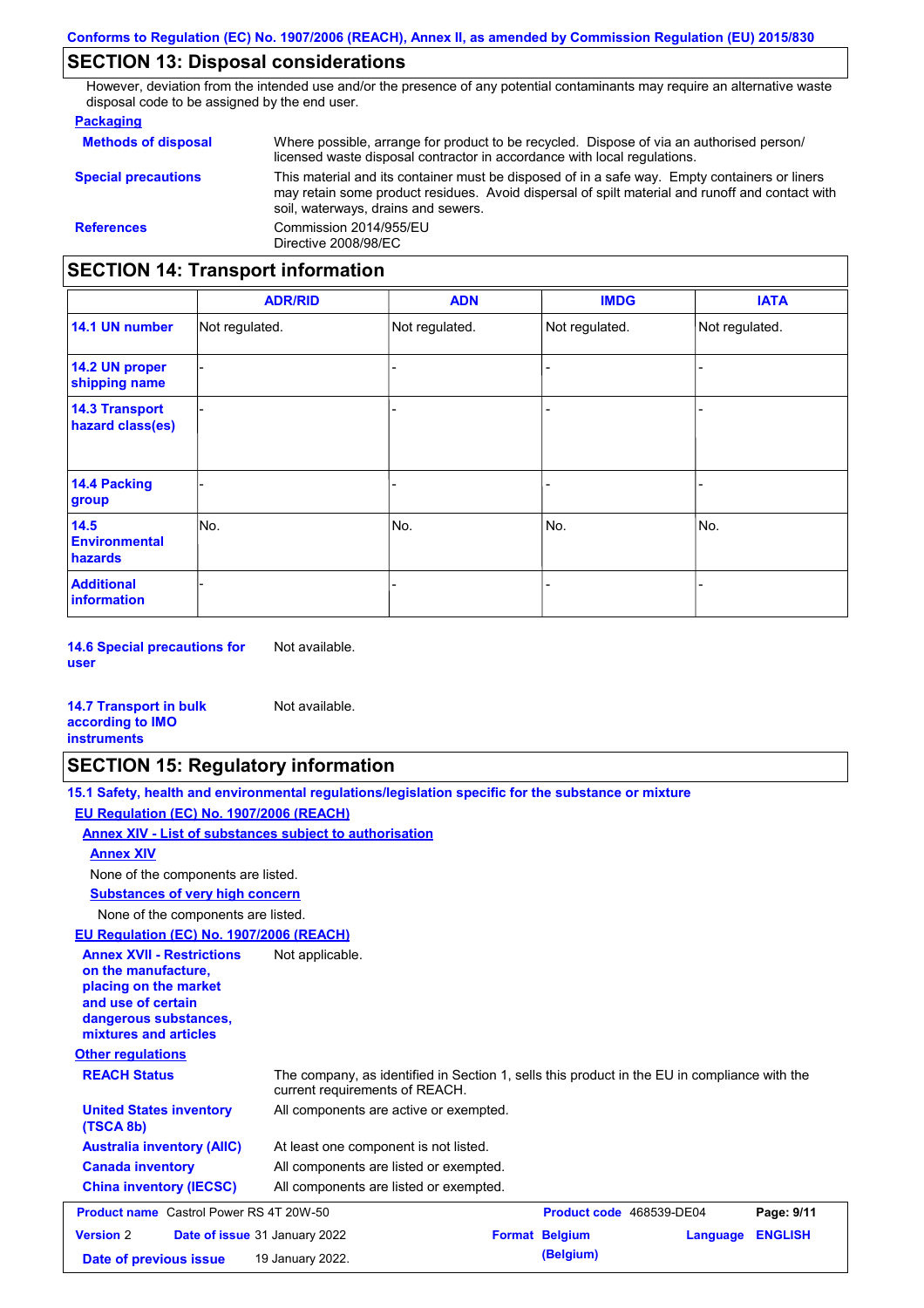# **SECTION 15: Regulatory information**

| <b>Japan inventory (CSCL)</b>                                   | All components are listed or exempted. |
|-----------------------------------------------------------------|----------------------------------------|
| <b>Korea inventory (KECI)</b>                                   | All components are listed or exempted. |
| <b>Philippines inventory</b><br>(PICCS)                         | All components are listed or exempted. |
| <b>Taiwan Chemical</b><br><b>Substances Inventory</b><br>(TCSI) | All components are listed or exempted. |
| Ozone depleting substances (1005/2009/EU)                       |                                        |
| Not listed.                                                     |                                        |
| Prior Informed Consent (PIC) (649/2012/EU)<br>Not listed.       |                                        |
| <b>Persistent Organic Pollutants</b><br>Not listed.             |                                        |
| <b>EU - Water framework directive - Priority substances</b>     |                                        |
| None of the components are listed.                              |                                        |
| <b>Seveso Directive</b>                                         |                                        |

This product is not controlled under the Seveso Directive.

| <b>15.2 Chemical safety</b> | A Chemical Safety Assessment has been carried out for one or more of the substances within  |
|-----------------------------|---------------------------------------------------------------------------------------------|
| assessment                  | this mixture. A Chemical Safety Assessment has not been carried out for the mixture itself. |

| <b>Abbreviations and acronyms</b> | ADN = European Provisions concerning the International Carriage of Dangerous Goods by<br><b>Inland Waterway</b><br>ADR = The European Agreement concerning the International Carriage of Dangerous Goods by<br>Road<br>ATE = Acute Toxicity Estimate<br><b>BCF</b> = Bioconcentration Factor<br>CAS = Chemical Abstracts Service<br>CLP = Classification, Labelling and Packaging Regulation [Regulation (EC) No. 1272/2008]<br>CSA = Chemical Safety Assessment<br><b>CSR = Chemical Safety Report</b><br>DMEL = Derived Minimal Effect Level<br>DNEL = Derived No Effect Level<br>EINECS = European Inventory of Existing Commercial chemical Substances<br>ES = Exposure Scenario<br>EUH statement = CLP-specific Hazard statement<br>EWC = European Waste Catalogue<br>GHS = Globally Harmonized System of Classification and Labelling of Chemicals<br>IATA = International Air Transport Association |
|-----------------------------------|------------------------------------------------------------------------------------------------------------------------------------------------------------------------------------------------------------------------------------------------------------------------------------------------------------------------------------------------------------------------------------------------------------------------------------------------------------------------------------------------------------------------------------------------------------------------------------------------------------------------------------------------------------------------------------------------------------------------------------------------------------------------------------------------------------------------------------------------------------------------------------------------------------|
|                                   |                                                                                                                                                                                                                                                                                                                                                                                                                                                                                                                                                                                                                                                                                                                                                                                                                                                                                                            |
|                                   |                                                                                                                                                                                                                                                                                                                                                                                                                                                                                                                                                                                                                                                                                                                                                                                                                                                                                                            |
|                                   |                                                                                                                                                                                                                                                                                                                                                                                                                                                                                                                                                                                                                                                                                                                                                                                                                                                                                                            |
|                                   |                                                                                                                                                                                                                                                                                                                                                                                                                                                                                                                                                                                                                                                                                                                                                                                                                                                                                                            |
|                                   |                                                                                                                                                                                                                                                                                                                                                                                                                                                                                                                                                                                                                                                                                                                                                                                                                                                                                                            |
|                                   |                                                                                                                                                                                                                                                                                                                                                                                                                                                                                                                                                                                                                                                                                                                                                                                                                                                                                                            |
|                                   |                                                                                                                                                                                                                                                                                                                                                                                                                                                                                                                                                                                                                                                                                                                                                                                                                                                                                                            |
|                                   |                                                                                                                                                                                                                                                                                                                                                                                                                                                                                                                                                                                                                                                                                                                                                                                                                                                                                                            |
|                                   |                                                                                                                                                                                                                                                                                                                                                                                                                                                                                                                                                                                                                                                                                                                                                                                                                                                                                                            |
|                                   |                                                                                                                                                                                                                                                                                                                                                                                                                                                                                                                                                                                                                                                                                                                                                                                                                                                                                                            |
|                                   |                                                                                                                                                                                                                                                                                                                                                                                                                                                                                                                                                                                                                                                                                                                                                                                                                                                                                                            |
|                                   |                                                                                                                                                                                                                                                                                                                                                                                                                                                                                                                                                                                                                                                                                                                                                                                                                                                                                                            |
|                                   |                                                                                                                                                                                                                                                                                                                                                                                                                                                                                                                                                                                                                                                                                                                                                                                                                                                                                                            |
|                                   |                                                                                                                                                                                                                                                                                                                                                                                                                                                                                                                                                                                                                                                                                                                                                                                                                                                                                                            |
|                                   |                                                                                                                                                                                                                                                                                                                                                                                                                                                                                                                                                                                                                                                                                                                                                                                                                                                                                                            |
|                                   |                                                                                                                                                                                                                                                                                                                                                                                                                                                                                                                                                                                                                                                                                                                                                                                                                                                                                                            |
|                                   | IBC = Intermediate Bulk Container                                                                                                                                                                                                                                                                                                                                                                                                                                                                                                                                                                                                                                                                                                                                                                                                                                                                          |
|                                   | <b>IMDG</b> = International Maritime Dangerous Goods<br>LogPow = logarithm of the octanol/water partition coefficient                                                                                                                                                                                                                                                                                                                                                                                                                                                                                                                                                                                                                                                                                                                                                                                      |
|                                   | MARPOL = International Convention for the Prevention of Pollution From Ships, 1973 as                                                                                                                                                                                                                                                                                                                                                                                                                                                                                                                                                                                                                                                                                                                                                                                                                      |
|                                   | modified by the Protocol of 1978. ("Marpol" = marine pollution)                                                                                                                                                                                                                                                                                                                                                                                                                                                                                                                                                                                                                                                                                                                                                                                                                                            |
|                                   | OECD = Organisation for Economic Co-operation and Development                                                                                                                                                                                                                                                                                                                                                                                                                                                                                                                                                                                                                                                                                                                                                                                                                                              |
|                                   | PBT = Persistent, Bioaccumulative and Toxic                                                                                                                                                                                                                                                                                                                                                                                                                                                                                                                                                                                                                                                                                                                                                                                                                                                                |
|                                   | PNEC = Predicted No Effect Concentration                                                                                                                                                                                                                                                                                                                                                                                                                                                                                                                                                                                                                                                                                                                                                                                                                                                                   |
|                                   | REACH = Registration, Evaluation, Authorisation and Restriction of Chemicals Regulation                                                                                                                                                                                                                                                                                                                                                                                                                                                                                                                                                                                                                                                                                                                                                                                                                    |
|                                   | [Regulation (EC) No. 1907/2006]                                                                                                                                                                                                                                                                                                                                                                                                                                                                                                                                                                                                                                                                                                                                                                                                                                                                            |
|                                   | RID = The Regulations concerning the International Carriage of Dangerous Goods by Rail<br><b>RRN = REACH Registration Number</b>                                                                                                                                                                                                                                                                                                                                                                                                                                                                                                                                                                                                                                                                                                                                                                           |
|                                   | SADT = Self-Accelerating Decomposition Temperature                                                                                                                                                                                                                                                                                                                                                                                                                                                                                                                                                                                                                                                                                                                                                                                                                                                         |
|                                   | SVHC = Substances of Very High Concern                                                                                                                                                                                                                                                                                                                                                                                                                                                                                                                                                                                                                                                                                                                                                                                                                                                                     |
|                                   | STOT-RE = Specific Target Organ Toxicity - Repeated Exposure                                                                                                                                                                                                                                                                                                                                                                                                                                                                                                                                                                                                                                                                                                                                                                                                                                               |
|                                   | STOT-SE = Specific Target Organ Toxicity - Single Exposure                                                                                                                                                                                                                                                                                                                                                                                                                                                                                                                                                                                                                                                                                                                                                                                                                                                 |
|                                   | $TWA = Time weighted average$                                                                                                                                                                                                                                                                                                                                                                                                                                                                                                                                                                                                                                                                                                                                                                                                                                                                              |
|                                   | $UN = United Nations$                                                                                                                                                                                                                                                                                                                                                                                                                                                                                                                                                                                                                                                                                                                                                                                                                                                                                      |
|                                   | UVCB = Complex hydrocarbon substance                                                                                                                                                                                                                                                                                                                                                                                                                                                                                                                                                                                                                                                                                                                                                                                                                                                                       |
|                                   | VOC = Volatile Organic Compound                                                                                                                                                                                                                                                                                                                                                                                                                                                                                                                                                                                                                                                                                                                                                                                                                                                                            |
|                                   | vPvB = Very Persistent and Very Bioaccumulative                                                                                                                                                                                                                                                                                                                                                                                                                                                                                                                                                                                                                                                                                                                                                                                                                                                            |
|                                   | Varies = may contain one or more of the following 64741-88-4 / RRN 01-2119488706-23,<br>64741-89-5 / RRN 01-2119487067-30, 64741-95-3 / RRN 01-2119487081-40, 64741-96-4/ RRN                                                                                                                                                                                                                                                                                                                                                                                                                                                                                                                                                                                                                                                                                                                              |

| <b>Product name</b> Castrol Power RS 4T 20W-50 |  |                                      | <b>Product code</b> 468539-DE04 |                       | Page: 10/11      |  |
|------------------------------------------------|--|--------------------------------------|---------------------------------|-----------------------|------------------|--|
| <b>Version</b> 2                               |  | <b>Date of issue 31 January 2022</b> |                                 | <b>Format Belgium</b> | Language ENGLISH |  |
| Date of previous issue                         |  | 19 January 2022.                     |                                 | (Belgium)             |                  |  |